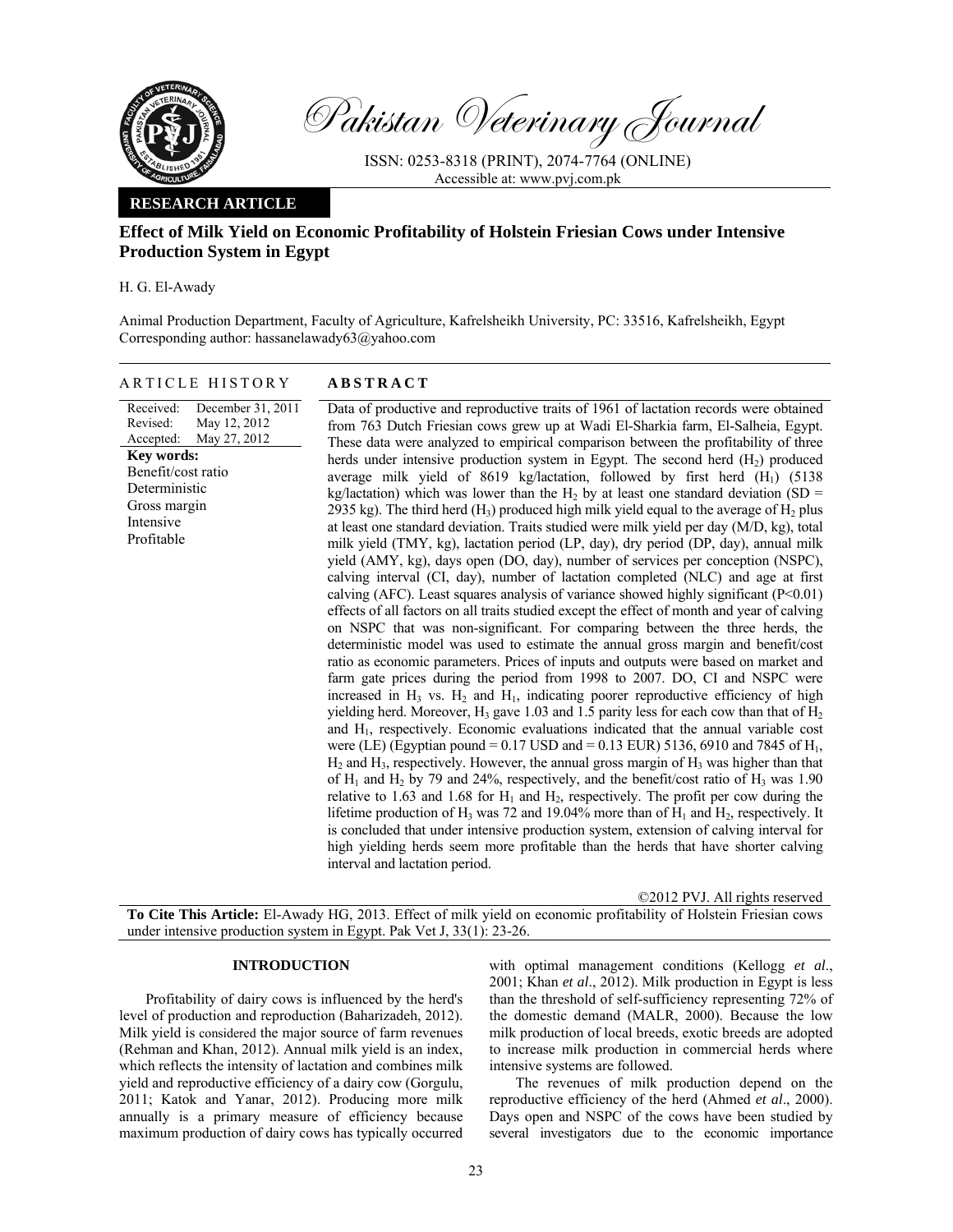associated with the reproductive efficiency and fertility in dairy cattle. They are important in determining calving interval and influencing milk production (Ali *et al*., 2003; Riecka and Candrak, 2011). Regular calving (every 12-13 months) is one of the main targets of dairy farmers. Thus, we can reach the available maximum number of lactations per lifetime production of cows and provide the farmer with more progenies for replacement or sale.

Long calving interval may be the main reproductive disorder of high yielding dairy cattle. Mainly, that is due to either low conception rate (40-50%) and/or high early embryonic mortality (Rossi *et al*., 2008). The poor reproductive performance of high yielding cows may affect the overall economic performance of the herd especially under high ambient temperature (Jainudeen and Hafez, 2000).

We can judge the profitability of farm by the gross margins of the enterprise. A major reason for difference of gross margin is the level of yield obtained and price of the products. High yielding cows need additional costs. When this incurred, we must take the decision based on whether the extra returns would be greater than the additional costs involved or not. Therefore, the aim of the present study was to evaluate the economic performance of three Holstein Friesian herds having different levels of milk production and calving intervals under intensive farming system.

### **MATERIALS AND METHODS**

**Data and management:** Productive and reproductive data of 1961 lactation records, starting from 1961 to 2007, obtained from 763 Dutch Holstein Friesian cows mating by 171 sires, belonging to Wadi El-Sharkia farm, El-Salheia, Egypt, were analyzed for empirical comparison between the profitability of three herds under intensive production system. According to the level of milk yield, the records were divided into three herds. The first herd (less than 20 kg/day) having average milk production decreased at least by one standard deviation  $(x - 1)$  SD, SD = 2935 kg), the second herd (between 20-25) kg/day) had milk production equal to the average of Holstein Friesian under the intensive dairy farms in Egypt (8719 kg). The third herd contained the high yielding cows (more than 25 kg/day) which produced more than the average milk production at least by one standard deviation.

Animals of the three herds were kept under the same system of feeding and management in the original farm. Cows were fed according to their live body weight, milk production level, and pregnancy status (National Research Council, 2001). Cows were fed on corn silage along with Egyptian clover (*Trifolium alexandrinum*) for about six months during the year from December to May with concentrate ration. During summer and autumn cows were fed by corn silage along with Barseem hay and concentrate ration (total mixed ration). Percentage of protein in the concentrate mixture ranged from 17 to 19% for high milk yield herd, from 16 to 17% for medium milk yield herd and from 14 to 16% for low milk yield herd. Clean water and mineral mixture were available all time. Cows were artificially inseminated within 12 hours after the detection of heat using frozen semen (Friesian Bulls) imported from Germany, Netherlands and USA. Pregnancy test was made after 42 days of insemination by rectal palpation. Cows in estrus before pregnancy test were artificially inseminated immediately. Cows were initially served 60–70 days after parturition. Cows with less than 3 or more than 5 lactations were excluded.

Cows were milked 2-4 times daily according to their milk production level. Milk yield was recorded to the nearest 0.1 kg daily at each milking. Costs and revenues were estimated according to technical coefficients and management practices in the farm.

**Traits, technical coefficients and assumptions:** Data were statistically analyzed to estimate the productive technical coefficients of the three herds. The terms of productive traits study were, milk production per day (M/D, kg), total milk yield (TMY, kg), lactation period (LP, day), dry period (DP, day), and annual milk yield (AMY, kg equals TMY, kg divided by CI in days multiplied by 365), while reproductive traits terms were, days open (DO, day), number of services per conception (NSPC), calving interval (CI, days), number of lactations completed [parities of the cow (NLC)] and age at first calving (AFC). Table 1 shows assumptions that were adopted in calculating the farm budget.

\* Number of lactations completed (NLC) by herd 1  $(H_1)$ assumed to be 4 according to (El-Gharabawy, 2008) as a control.

\* Culling age =  $[AFC \text{ of } H_1 + (4 \text{ NLC} \times \text{CI of } H_1)]$  $= (24 \text{ month x } 30.5 \text{ day}) + (4 \text{ x } 442)$ 

 $= 732 + 1768 = 2500$  days (6.85 years).

\* The prices of inputs were estimated based on the market price during the period from 1998 to 2007.

\* The prices of outputs were estimated based on the Wadi El-Sharkia farm gate price during the period from 1998 to 2007. \* Gross margin is one of the more realistic measures to evaluate farm profitability (Barnard and Mix, 1993). To compare among three herds, the annual gross margins as well as, discounted measure, benefit/cost ratio (present worth of benefits divided by present worth of costs) were used as economic tools for comparing three herds.

**Statistical analysis:** Data were analyzed using General Linear Model (GLM) procedure of SAS (2006) to determine the fixed effects and to develop technical coefficients of the three herds. The statistically model included months (1 to 12) and years (1998 to 2007) of calving, parity of cow (1 to  $\geq 5$ ), herds  $(1, 2, 3)$ . The following statistically model was used:

 $Y_{ijklm} = μ + M_i + R_j + T_k + H_l + β (AFC) + e_{ijklm}$ 

Where:

 $Y_{ijklm}$  = observation of productive and reproductive traits,  $\mu$  = the overall mean,

 $M_i$  = fixed effect of month of calving k (i=1, 2, ..., 12),

 $R_i$  = fixed effect of year of calving  $l$  ( $j$  =1, 2, ……, 10),

- $T_k$  = fixed effect of parity m of the cow (k=1, 2,.......,  $\geq$ 5),
- $H<sub>1</sub>$  = fixed effect of herd level production (1 = 1, 2 and 3),
- $\beta$  = the linear regression coefficient of the studied trait on AFC and

 $e_{iiklm}$  = random error.

#### **RESULTS AND DISCUSSION**

Means and standard deviation (SD) for productive and reproductive traits studied in all parities at three herds are shown in Table 2. TMY of  $H_3$  increased as 1.60 and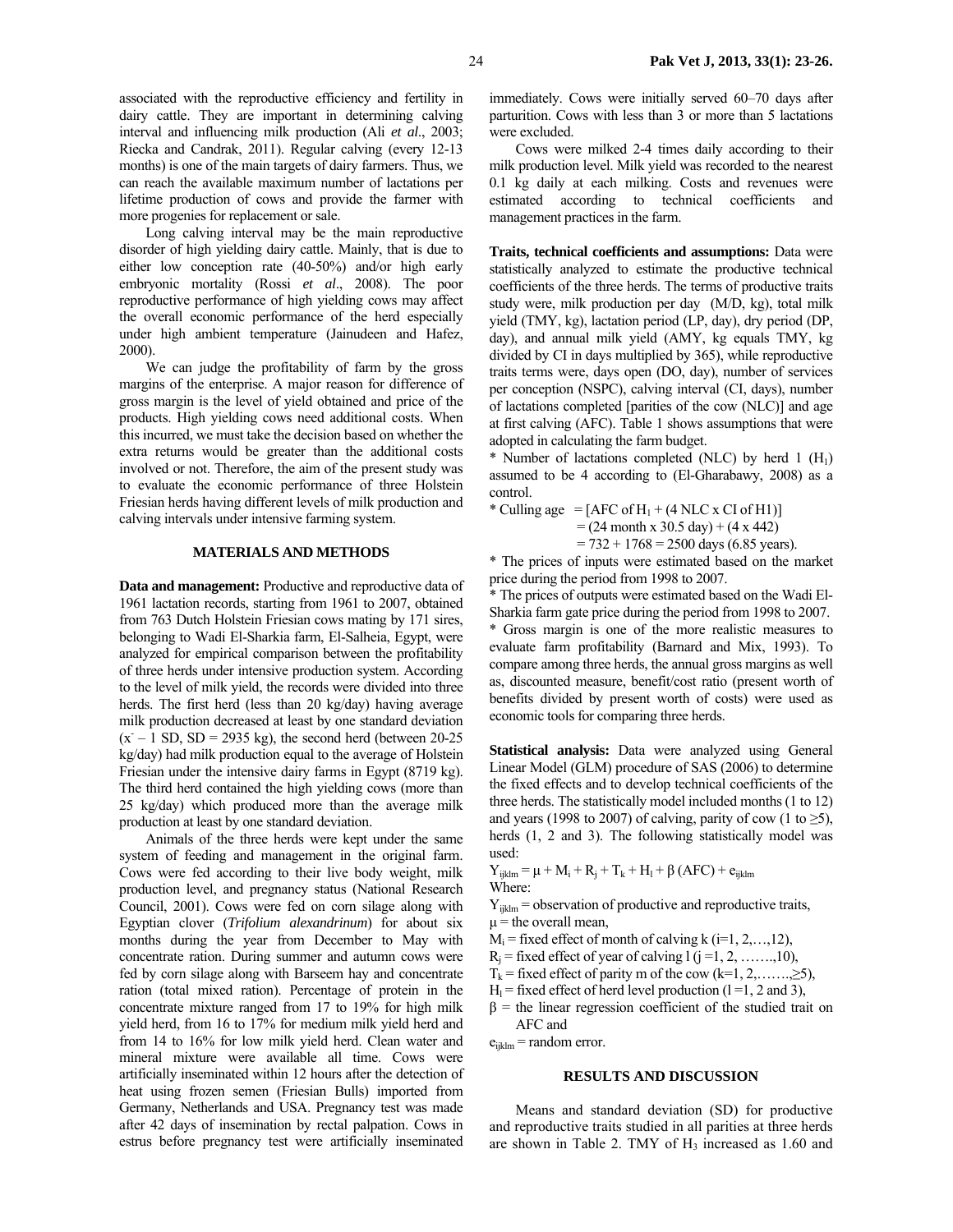2.71 times more than  $H_2$  and  $H_1$ , respectively, while  $H_2$ increased as  $1.70$  times more than  $H<sub>1</sub>$  for the same trait. The results showed that  $H_3$  had poorer reproductive performance than  $H_2$  and  $H_1$ . Table 2 indicated that high milk producer cows had longer interval from calving to the conception. This consequently prolonged the calving interval due to the increase in number of services per conception by about 1.44 times  $(H_3 \text{ vs. } H_2)$ , 2.25 times  $(H_3 \text{ vs. } H_1)$  and 1.56 times  $(H_2 \text{ vs. } H_1)$ .

This result may be attributed mainly to the negative energy balance of the high yielding cows particularly during the peak of lactation (Rossi *et al*., 2008). High milk production mainly at high ambient temperature can cause physiological stress that may lead to a depression of the interior pituitary secretion. Such depression causes delay in resumption of ovarian activity post-partum which explains the increase of post-partum service interval. Moreover, the early embryo mortality (Dunne *et al*., 2000) is a major cause of reproductive failure in cattle and of serious financial loss to dairy and beef farmers, therefore, leading to increased number of services per conception and prolonged calving interval. The low reproductive efficiency for high milk producing cows observed in the present study was similar to those reported by Muller *et al*. (2000) and Rossi *et al*. (2008).

**Economic evaluation:** Income (gross output) of  $H_3$  was more than that  $H_2$  and  $H_1$  as about 17.61 and 62.91%, respectively, while  $H_2$  increase than  $H_1$ . This may be attributed to the higher milk revenues. The current study showed 75.84, 83.65 and 88.11% of the total gross output for  $H_1$ ,  $H_2$  and  $H_3$ , respectively (Table 3).

Annual variable cost per cow of  $H_3$  was higher  $(P<0.01)$  than those of H<sub>2</sub> and H<sub>1</sub> by about 13.53 and 52.78%, respectively, while  $H_2$  was higher than  $H_1$  by about 34.57%. This difference among three herds can attributed mainly to the extra feeds to cover extra milk production, labor and semen cost for breeding, while cows in H<sub>3</sub> needed more semen doses to get pregnant. Feeding represented the major element of the variable cost. It represented 91.53, 92.62 and 93.97% for  $H_1$ ,  $H_2$  and  $H_3$ , respectively (Table 3).

In Morocco, Taher (2011) revealed that a balanced development of the dairy chain urgently requires a fairer distribution of the revenue it generates. And this will require negotiation among all operators on such issues as milk prices and quality assessment, so that they are all remunerated according to the value of their efforts. This will create business climate conducive to further investment in the dairy chain.

The current results revealed that, although the  $H_3$ needs a cost of 13.53 and 52.78% more than the  $H_2$  and  $H<sub>1</sub>$ , respectively, due to the high needs of the production milk and even though the revenues that come from the calves of the H<sub>3</sub> are less than of H<sub>1</sub> and H<sub>2</sub> by 30.39 and 22.66%, respectively, because of low reproductive efficiency, the annual gross margin of  $H_3$  increased by 79 and  $24.00\%$  than  $H_1$  and  $H_2$ , respectively. Also benefit/cost ratio increased in  $H_3$  by 27 and 22% than  $H_1$ and H2, respectively (Table 3). Ahmed *et al*. (2002) worked on two herds, the first  $(H_1)$  was supposed to produce milk equal to the average lactation milk yield and the second  $(H<sub>2</sub>)$  to produce high milk yield equal to the

| Table 1: Assumptions adopted in calculating the farm budget |  |  |  |  |
|-------------------------------------------------------------|--|--|--|--|
|-------------------------------------------------------------|--|--|--|--|

| Items                                                 |       | Herds |       |
|-------------------------------------------------------|-------|-------|-------|
|                                                       | н,    | н,    | н,    |
| * Number of cows (763)                                | 168   | 435   | 160   |
|                                                       | (22%) | (57%) | (21%) |
| * Mature body weight (kg)                             | 550   | 600   | 600   |
| * Average of age at first calving (months)            | 24.00 | 25.82 | 27.66 |
| * Conception rate per herd (%)                        | 90    | 82    | 78    |
| * Calf sale price at birth (L.E)**                    | 2000  | 2000  | 2000  |
| * Semen dose (LE.)                                    | 50    | 50    | 50    |
| * Annual veterinary care cost (L.E)                   | 65    | 80    | 100   |
| * Annual manure production per head (m <sup>3</sup> ) | 15.0  | 16.5  | 19.0  |
| * Price of $m3$ manure (L.E)                          | 25    | 25    | 25    |
| * Rectal palpation/time (L.E)                         | 20    | 20    | 20    |
| * Sale price of 1 kg milk in farm (L.E)               | 1.5   | 1.5   | 1.5   |

\*\* The Egyptian pound is the current legal currency of Egypt. The pound is divided into 100 piaster (qirsh) or 1000 milliemes (malleem). The ISO 4217 code for the Egyptian pound is EGP. Locally, the abbreviation LE or L.E., which stands for livre égyptienne (French for Egyptian pound), is frequently used. E£ and £E are also much less-frequently used. The Egyptian Arabic name, ginaih, may be related to the English name guinea and  $L.E = 0.17$  USD and  $= 0.13$  EUR).

**Table 2:** Means and standard deviations for productive, reproductive and lifetime production traits for the three herds investigated

| Trait                       | <b>Herds</b>                  |                               |                                             |  |  |  |
|-----------------------------|-------------------------------|-------------------------------|---------------------------------------------|--|--|--|
|                             | н,                            | н,                            | H <sub>3</sub>                              |  |  |  |
| Productive traits           |                               |                               |                                             |  |  |  |
| Daily milk yield (M/D, kg)  | $5.06 \pm 0.27$ <sup>c</sup>  | $22.41 \pm 0.78$ <sup>b</sup> | $26.32 \pm 0.64$ <sup>a</sup>               |  |  |  |
| Total milk yield (TMY, kg)  | $5138 \pm 742$ <sup>c</sup>   | $8719 \pm 839$ <sup>b</sup>   | 13935±808 <sup>a</sup>                      |  |  |  |
| Lactation period (LP, day)  | 58±13.06°                     | 396±11.52 <sup>b</sup>        | 528±9.80 <sup>a</sup>                       |  |  |  |
| Dry period (DP, day)        | $83.70 \pm 3.77$ <sup>c</sup> | $96.53 \pm 5.91^{\circ}$      | $108.41 \pm 4.88^a$                         |  |  |  |
| Annual milk yield (AMY, kg) | $4243 \pm 669$ <sup>c</sup>   | 6482±870 <sup>b</sup>         | 8030±913 <sup>a</sup>                       |  |  |  |
| Reproductive traits         |                               |                               |                                             |  |  |  |
| Days open (DO, day)         | $158 + 4.21$ °                | $211.80 \pm 7.66^b$           | 359±10.57 <sup>a</sup>                      |  |  |  |
| No. of services per         | $1.53 \pm 0.04^b$             | $2.39 \pm 0.09$               | $3.44 \pm 0.09$ <sup>a</sup>                |  |  |  |
| conception (NSPC)           |                               |                               |                                             |  |  |  |
| Calving interval (CI, day)  | $442.0 \pm 11.8$ <sup>c</sup> | 491.50 $\pm$ 5.3 <sup>b</sup> | $635.0 \pm 8.6^a$                           |  |  |  |
| No. of lactations complete  | $4.51 \pm 0.36$ <sup>c</sup>  | $4.04 \pm 0.17^b$             | $3.01 \pm 0.29$ <sup>a</sup>                |  |  |  |
| (NLC)                       |                               |                               |                                             |  |  |  |
| Age at first calving (AFC)  | $24.01 \pm 1.03$ <sup>c</sup> | $25.82 \pm 1.99^b$            | $27.66 \pm 2.21$ <sup>a</sup>               |  |  |  |
| a,b,cMeans with different   |                               |                               | superscripts are significantly different at |  |  |  |
| $P < 0.01$ .                |                               |                               |                                             |  |  |  |

**Table 3:** Analysis of the annual gross output (income) and variable costs per cow of the three herds

| ltem                         | Herds |                                          |                                          |  |
|------------------------------|-------|------------------------------------------|------------------------------------------|--|
|                              | н,    | H <sub>2</sub>                           | $H_3$                                    |  |
| Gross output (income)        |       |                                          |                                          |  |
| Milk                         | 6364  | 9723                                     | 12045                                    |  |
| Calves                       | 1652  | 1487                                     | 1150                                     |  |
| Manure                       | 375   | 413                                      | 475                                      |  |
| Total gross output           | 8391  | 11623                                    | 13670                                    |  |
| Variable cost (outcome)      |       |                                          |                                          |  |
| Feeding                      | 4700  | 6400                                     | 7215                                     |  |
| Insemination                 | 50    | 100                                      | 140                                      |  |
| Palpation                    | 20    | 30                                       | 40                                       |  |
| Veterinary care              | 65    | 80                                       | 100                                      |  |
| Labor                        | 300   | 300                                      | 350                                      |  |
| Total variable cost          | 5135  | 6910                                     | 7845                                     |  |
|                              |       |                                          |                                          |  |
| Gross margin                 | 3256  | 4713                                     | 5825                                     |  |
| Benefit / cost ratio         | 1.63  | 1.68                                     | 1.90                                     |  |
| Annual gross margin          | 1.00  | 1.45 (H <sub>2</sub> vs H <sub>1</sub> ) | 1.24 (H <sub>3</sub> vs H <sub>2</sub> ) |  |
| (consider $H_1$ as the unit) |       |                                          | 1.79 (H <sub>3</sub> vs H <sub>1</sub> ) |  |

From the economic point of view, the average of the annual variable cost of  $H_1$  decreased than  $H_2$  by 26% and  $H<sub>3</sub>$  by 36%, therefore, these cows are suitable under small farmer's conditions while cows in  $H_3$  are desirable under